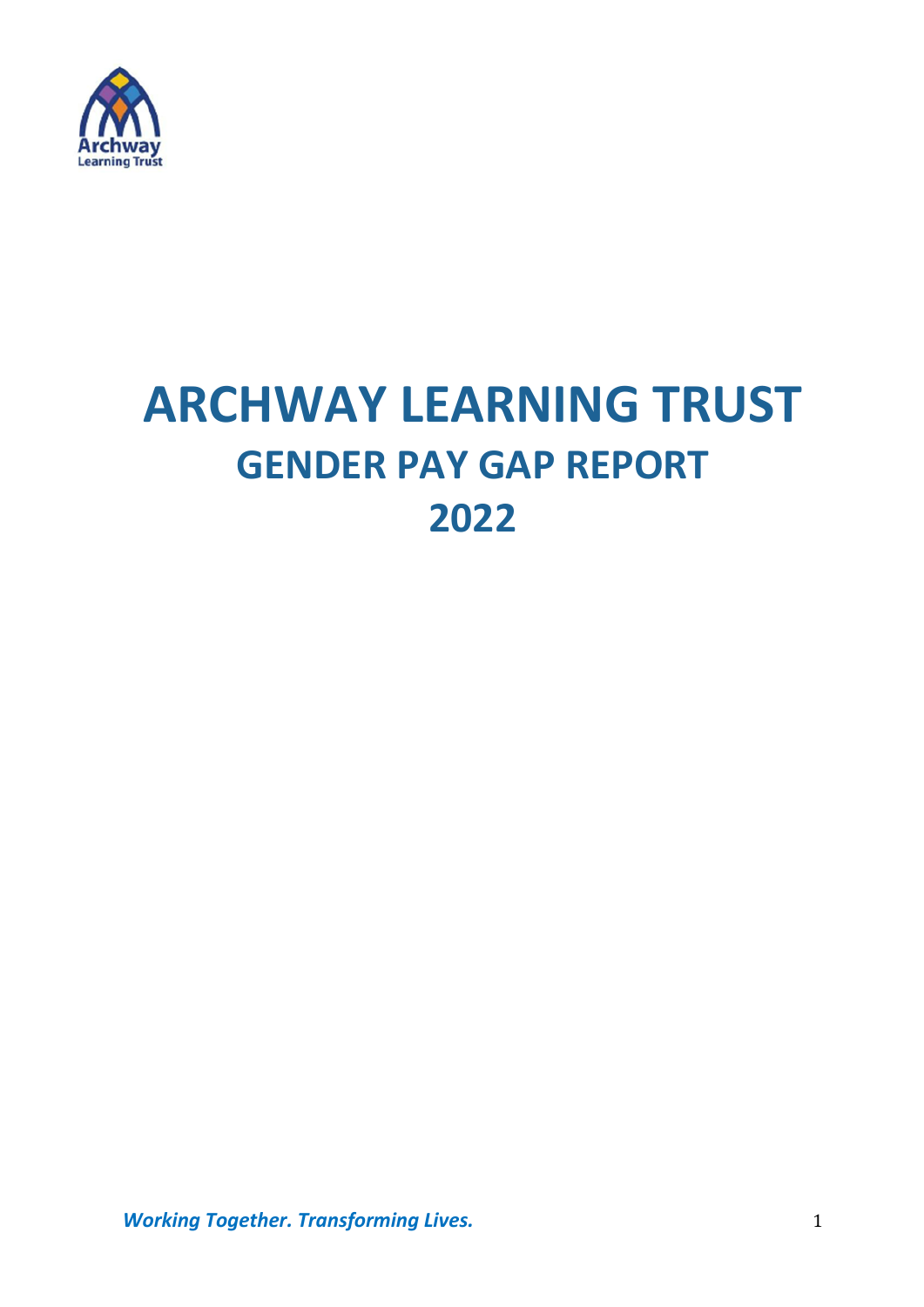

# **Contents**

| 4. How does ALT's gender pay gap compare with that of other organisations? 4 |  |
|------------------------------------------------------------------------------|--|
|                                                                              |  |
|                                                                              |  |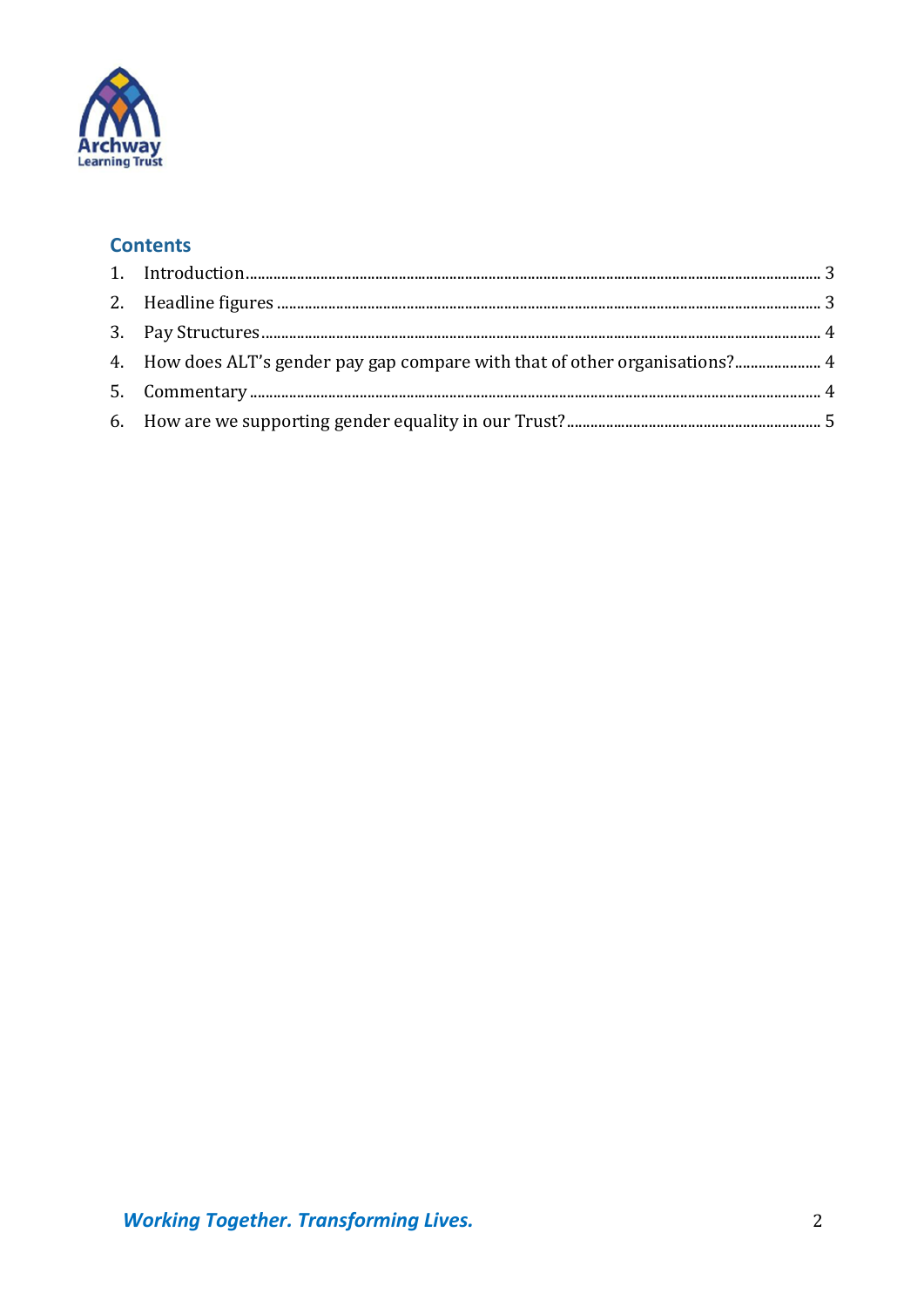

## <span id="page-2-0"></span>**1. Introduction**

Under UK Legislation that came into force in April 2017, employers with more than 250 employees are required to publish their gender pay gap data. This is therefore the fourth year of analysing pay gender data at the snapshot date of 31<sup>st</sup> March. This is the Gender Pay Gap report for the snapshot date of 31st March 2021.

Archway Learning Trust (ALT) is a growing family of academies based in and around Nottingham and Derby and includes children from their first day at nursery all the way through to preparation for university and lifelong learning.



As is common within education establishments ALT employs a high proportion of women:

#### <span id="page-2-1"></span>**2. Headline figures**

|                                                            | 31 <sup>st</sup> March<br>2020 | 31 <sup>st</sup> March<br>2021 |
|------------------------------------------------------------|--------------------------------|--------------------------------|
| Mean gender pay gap                                        | 13.5%                          | 12.8%                          |
| Median gender pay gap                                      | 20.3%                          | 21%                            |
| Mean gender bonus gap                                      | N/A                            | N/A                            |
| <b>Median gender bonus gap</b>                             | N/A                            | N/A                            |
| <b>Proportion of male employees</b><br>receiving a bonus   | none                           | none                           |
| <b>Proportion of female employees</b><br>receiving a bonus | none                           | none                           |

*Working Together. Transforming Lives.* 3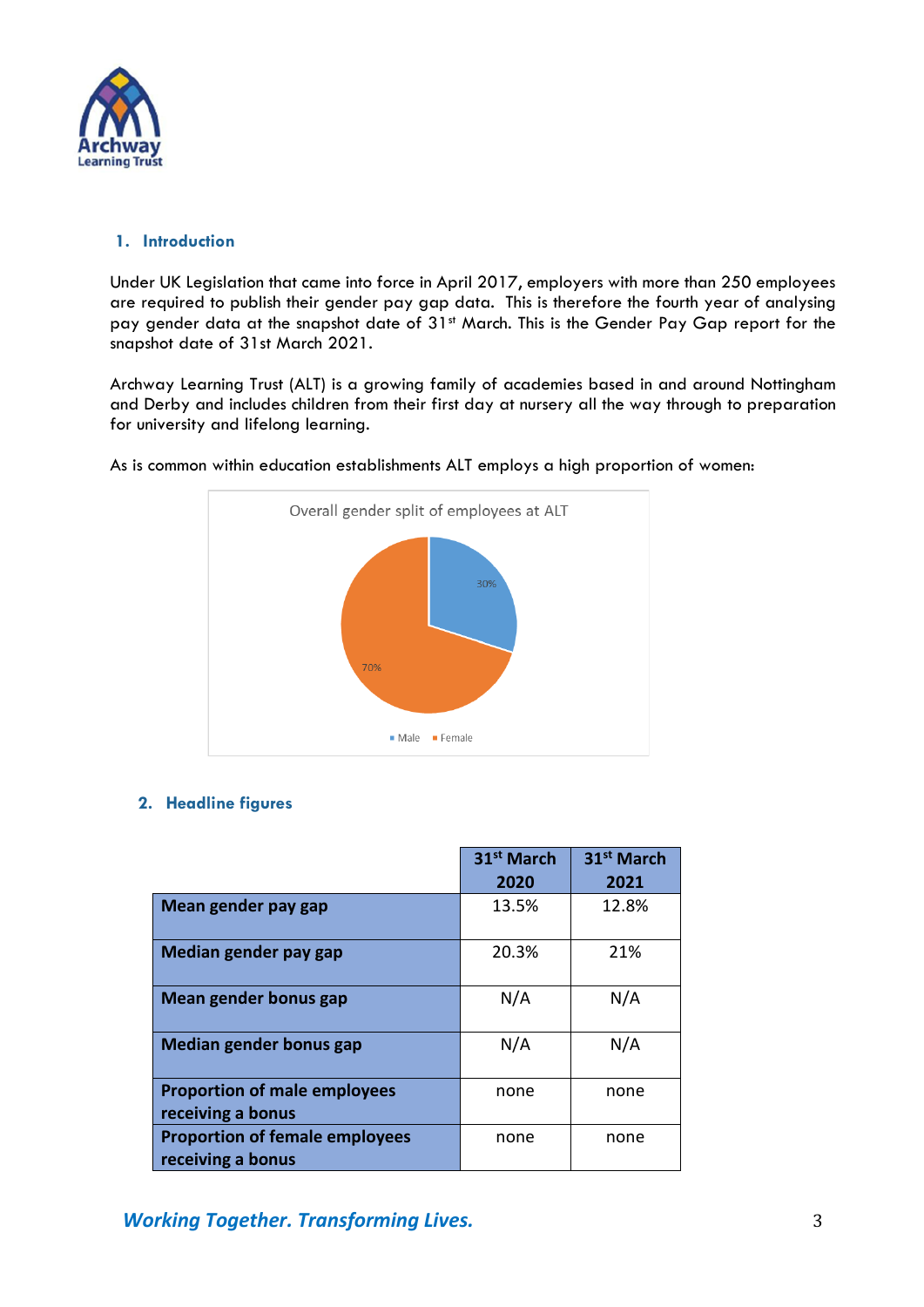

## **The proportion of males and females in each quartile band:**

|                |                                                            | Male % | Male % | Male % | <b>Female %</b> | Female % | Female % |  |
|----------------|------------------------------------------------------------|--------|--------|--------|-----------------|----------|----------|--|
|                |                                                            | 2019   | 2020   | 2021   | 2019            | 2020     | 2021     |  |
| $\overline{A}$ | Lower<br>(0-25% of full-pay<br>relevant employees)         | 18.44% | 24.77% | 18.1%  | 81.56%          | 75.23%   | 81.9%    |  |
| B              | Lower middle<br>(25-50% of full-pay<br>relevant employees) | 31.46% | 19.72% | 29.0%  | 68.54%          | 80.28%   | 71.0%    |  |
| $\overline{c}$ | Upper middle<br>(50-75% of full-pay<br>relevant employees) | 34.46% | 36.53% | 33.2%  | 65.54%          | 63.47%   | 66.8%    |  |
| D              | Upper<br>(75-100% of full-pay<br>relevant employees)       | 34.29% | 34.10% | 38.0%  | 65.71%          | 65.90%   | 62.0%    |  |

#### <span id="page-3-0"></span>**3. Pay Structures**

Archway Learning Trust uses pay scales for all staff. Those for teaching staff are aligned with the minimum and maximum of each pay scale within the School Teachers Pay and Conditions Document, updated annually. The pay scales for support staff are in line with the rates set by the National Joint Council for Local Government Services. Staff progress through the pay scales based on incremental progression eligibility, so earnings are determined irrespective of gender.

# <span id="page-3-1"></span>**4. How does ALT's gender pay gap compare with that of other organisations?**

The gender pay gap for the whole economy (according to the April 2021 Office for National Statistics (ONS) Annual Survey of Hours and Earnings (ASHE) figures) is 15.4% (median pay gap) and 14.9% (mean pay gap).

#### <span id="page-3-2"></span>**5. Commentary**

It is pleasing to be able to report a decrease in the overall pay gender mean figure with the median figure hardly changing. Whilst this is positive, there is more work to be done to ensure the impact of the work we doing in our Trust as an ethnical employer. As we do not pay bonus payments in our Trust there were no bonus figures to report.